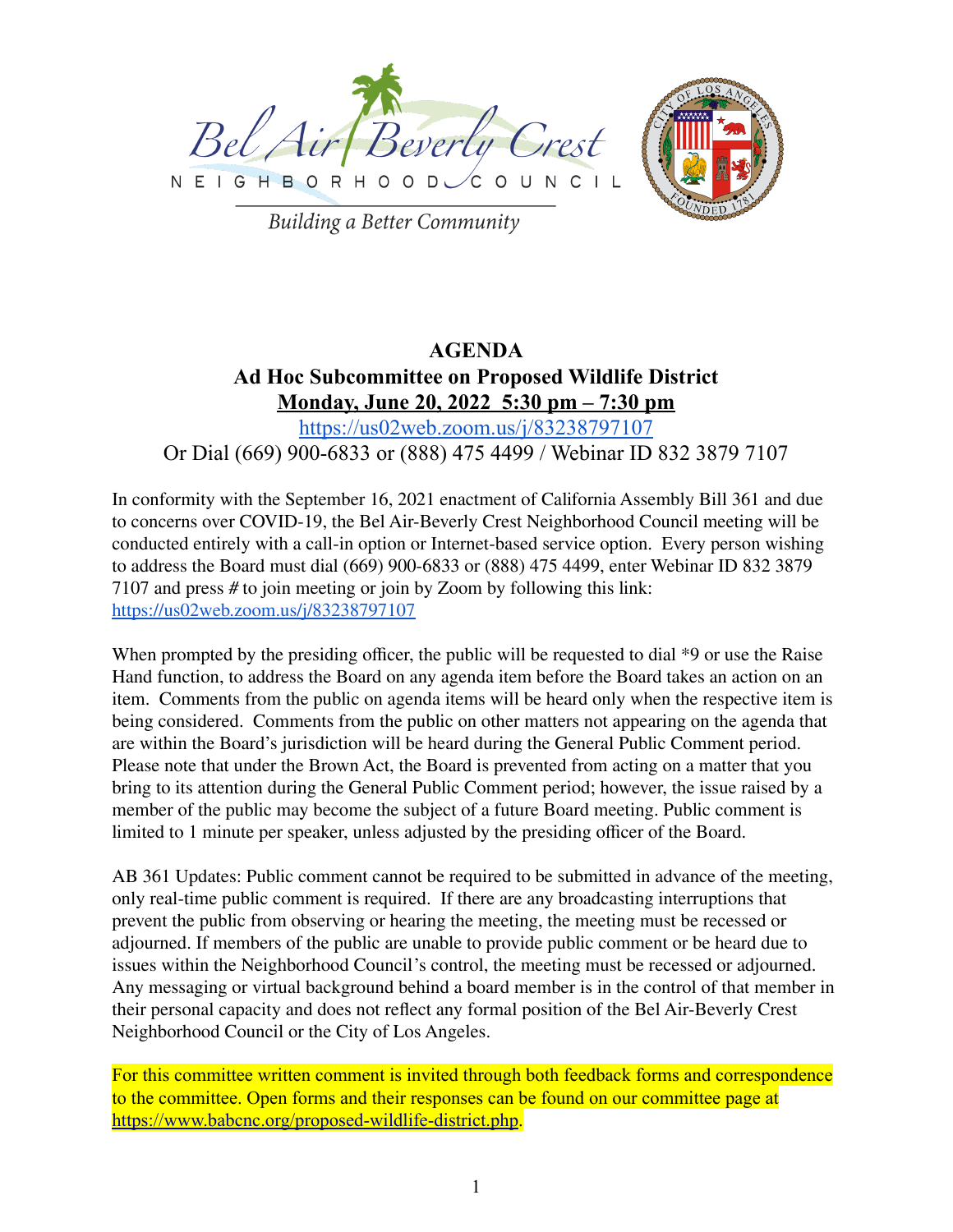**Feedback forms will not accept responses for 24 hours prior to any meeting in order to give committee members time to review responses.**

- **1. Call to Order/Roll**: **Ad Hoc Subcommittee on Proposed Wildlife District**: *Ellen Evans, Chair; Shawn Bayliss, Jamie Hall, Don Loze, Nickie Miner, Wendy Morris, Robert Schlesinger*
- **2. Motion: Approve June 20, 2022 Agenda**
- **3. Motion: Approve June 2, 2022 Minutes**
- **4. Public Comments** on non-agendized items within the jurisdiction of this committee.
- **5. Chair Report**
- **6. Discussion and possible motion:** Take position on Section 6, E,1,f of the draft ordinance. Committee will adopt a position and/or identify further information or stakeholder feedback necessary to adopt a position on this section.
- **7. Discussion and possible motion:** Presentation and discussion on Section 6, F, 1, a-b of the draft ordinance. Committee will adopt a position and/or identify further information or stakeholder feedback necessary to adopt a position on these sections.
- **8. Discussion and possible motion:** Presentation and discussion on Section 6, F, 1, c of the draft ordinance. Committee will adopt a position and/or identify further information or stakeholder feedback necessary to adopt a position on this section.
- **9. Discussion and possible motion:** Presentation and discussion on Section 6, F, 1, d-e of the draft ordinance. Committee will adopt a position and/or identify further information or stakeholder feedback necessary to adopt a position on these sections.
- **10. Discussion and possible motion:** Presentation and discussion on Section 6, F, 1, f of the draft ordinance. Committee will adopt a position and/or identify further information or stakeholder feedback necessary to adopt a position on this section.
- **11. Discussion and possible motion:** Presentation and discussion on Section 6, F, 1, g-i of the draft ordinance. Committee will adopt a position and/or identify further information or stakeholder feedback necessary to adopt a position on these sections.
- **12. Discussion and possible motion:** Presentation and discussion on Section 6, F, 1, j of the draft ordinance. Committee will adopt a position and/or identify further information or stakeholder feedback necessary to adopt a position on this section.
- **13. Discussion:** Planning for presentations at the next meeting.
- **14. Good of the Order**
- **15. Adjournment Next Meeting Date:** June 23, 5:30 pm

## **Notice to Paid Representatives -**

If you are compensated to monitor, attend, or speak at this meeting, City law may require you to register as a lobbyist and report your activity. See Los Angeles Municipal Code Section 48.01 et seq. More information is available at [ethics.lacity.org/lobbying.](http://ethics.lacity.org/lobbying) For assistance, please contact the Ethics Commission at (213) 978-1960 or [ethics.commission@lacity.org](mailto:ethics.commission@lacity.org)

### **Public Access of Documents -**

In compliance with California Government Code (Govt. Code § 54957.5), non-exempt writings that are distributed to a majority or all of the board in advance of a meeting, may be viewed before the meeting at our website by clicking on www.babcnc.org. For a copy of any record related to an item on the agenda, please contact (310) 479-6247x7 or [council@babcnc.org.](mailto:council@babcnc.org)